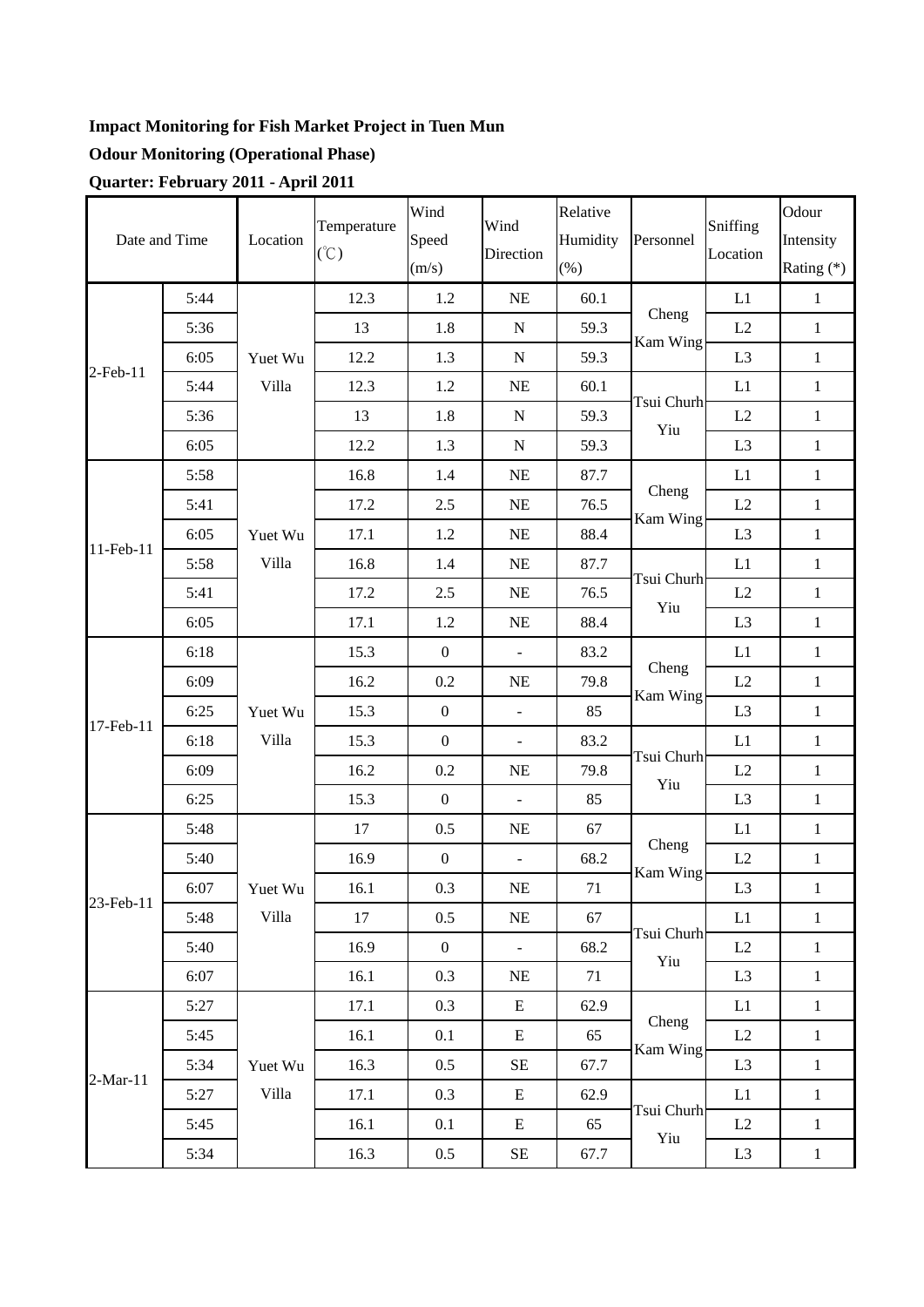|             | 5:45 |                  | 13.8 | 1.3     | ${\bf N}$                | 72.1 | Cheng<br>Kam Wing                                                                                                                                                                                                                                                                                                          | L1             | $\mathbf{1}$ |
|-------------|------|------------------|------|---------|--------------------------|------|----------------------------------------------------------------------------------------------------------------------------------------------------------------------------------------------------------------------------------------------------------------------------------------------------------------------------|----------------|--------------|
|             | 6:07 |                  | 12.8 | 2.7     | $\rm NE$                 | 77.1 |                                                                                                                                                                                                                                                                                                                            | L2             | $\mathbf{1}$ |
| 8-Mar-11    | 6:00 | Yuet Wu          | 13   | 2.9     | ${\bf N}$                | 77.9 |                                                                                                                                                                                                                                                                                                                            | L <sub>3</sub> | $\,1\,$      |
|             | 5:45 | Villa            | 13.8 | 1.3     | ${\bf N}$                | 72.1 |                                                                                                                                                                                                                                                                                                                            | L1             | $\mathbf{1}$ |
|             | 6:07 |                  | 12.8 | 2.7     | $\rm NE$                 | 77.1 |                                                                                                                                                                                                                                                                                                                            | L2             | $\,1\,$      |
|             | 6:00 |                  | 13   | 2.9     | ${\bf N}$                | 77.9 |                                                                                                                                                                                                                                                                                                                            | L <sub>3</sub> | $\mathbf{1}$ |
|             | 5:45 | Yuet Wu<br>Villa | 20.3 | 0.9     | ${\bf N}$                | 80.2 |                                                                                                                                                                                                                                                                                                                            | L1             | $\mathbf{1}$ |
| 14-Mar-11   | 6:04 |                  | 19.6 | 0.9     | $\rm NE$                 | 85.4 |                                                                                                                                                                                                                                                                                                                            | $\rm L2$       | $\mathbf 1$  |
|             | 5:58 |                  | 19.7 | 0.5     | ${\bf N}$                | 84   |                                                                                                                                                                                                                                                                                                                            | L <sub>3</sub> | $\,1\,$      |
|             | 5:45 |                  | 20.3 | 0.9     | N                        | 80.2 |                                                                                                                                                                                                                                                                                                                            | L1             | $\mathbf{1}$ |
|             | 6:04 |                  | 19.6 | 0.9     | $\rm NE$                 | 85.4 |                                                                                                                                                                                                                                                                                                                            | L2             | $\,1\,$      |
|             | 5:58 |                  | 19.7 | 0.5     | N                        | 84   |                                                                                                                                                                                                                                                                                                                            | L <sub>3</sub> | $\,1\,$      |
|             | 6:03 |                  | 15.6 | 1.3     | $\rm SE$                 | 52.6 | Cheng<br>Kam Wing                                                                                                                                                                                                                                                                                                          | L1             | $\mathbf{1}$ |
|             | 5:55 | Yuet Wu          | 15.1 | 0.7     | E                        | 58.5 |                                                                                                                                                                                                                                                                                                                            | L2             | $\mathbf{1}$ |
| 24-Mar-11   | 6:17 |                  | 15.1 | 0.6     | $\rm SE$                 | 57.7 |                                                                                                                                                                                                                                                                                                                            | L <sub>3</sub> | $\mathbf{1}$ |
|             | 6:03 | Villa            | 15.6 | 1.3     | SE                       | 52.6 | Tsui Churh<br>Yiu                                                                                                                                                                                                                                                                                                          | L1             | $\mathbf{1}$ |
|             | 5:55 |                  | 15.1 | 0.7     | E                        | 58.5 |                                                                                                                                                                                                                                                                                                                            | L2             | $\,1\,$      |
|             | 6:17 |                  | 15.1 | 0.6     | $\rm SE$                 | 57.7 |                                                                                                                                                                                                                                                                                                                            | L <sub>3</sub> | $\,1$        |
|             | 5:08 | Yuet Wu<br>Villa | 21   | < 0.1   | ${\bf N}$                | 80.3 | Cheng<br>Kam Wing                                                                                                                                                                                                                                                                                                          | L1             | $\mathbf{1}$ |
|             | 5:31 |                  | 21.3 | < 0.1   | ${\bf N}$                | 83.5 |                                                                                                                                                                                                                                                                                                                            | L2             | $\,1\,$      |
| $2$ -Apr-11 | 5:25 |                  | 20.8 | < 0.1   | ${\bf N}$                | 83.8 |                                                                                                                                                                                                                                                                                                                            | L <sub>3</sub> | $\mathbf{1}$ |
|             | 5:08 |                  | 21   | < 0.1   | ${\bf N}$                | 80.3 | Tsui Churh<br>Yiu<br>Cheng<br>Kam Wing<br>Tsui Churh<br>Yiu<br>L1<br>Tsui Churh<br>$\rm L2$<br>Yiu<br>$\rm L3$<br>L1<br>Cheng<br>L2<br>Kam Wing<br>L <sub>3</sub><br>L1<br>Tsui Churh<br>L2<br>Yiu<br>L <sub>3</sub><br>L1<br>Cheng<br>L2<br>Kam Wing<br>L <sub>3</sub><br>L1<br>Tsui Churh<br>L2<br>Yiu<br>L <sub>3</sub> |                | $\,1\,$      |
|             | 5:31 |                  | 21.3 | < 0.1   | ${\bf N}$                | 83.5 |                                                                                                                                                                                                                                                                                                                            |                | $\,1\,$      |
|             | 5:25 |                  | 20.8 | < 0.1   | ${\bf N}$                | 83.8 |                                                                                                                                                                                                                                                                                                                            | $\mathbf{1}$   |              |
|             | 5:08 | Yuet Wu<br>Villa | 21.4 | 2.7     | E                        | 78.2 |                                                                                                                                                                                                                                                                                                                            |                | $\mathbf{1}$ |
|             | 5:38 |                  | 20.2 | 0.3     | E                        | 78.4 |                                                                                                                                                                                                                                                                                                                            |                | $\mathbf{1}$ |
|             | 5:32 |                  | 19.8 | < 0.1   | E                        | 79.1 |                                                                                                                                                                                                                                                                                                                            |                | $\mathbf{1}$ |
| 3-Apr-11    | 5:08 |                  | 21.4 | 2.7     | E                        | 78.2 |                                                                                                                                                                                                                                                                                                                            |                | $\mathbf{1}$ |
|             | 5:38 |                  | 20.2 | 0.3     | $\mathbf E$              | 78.4 |                                                                                                                                                                                                                                                                                                                            |                | $\,1\,$      |
|             | 5:32 |                  | 19.8 | < 0.1   | E                        | 79.1 |                                                                                                                                                                                                                                                                                                                            |                | $\mathbf{1}$ |
|             | 4:22 | Yuet Wu<br>Villa | 22.1 | 0.7     | <b>NW</b>                | 78.1 |                                                                                                                                                                                                                                                                                                                            |                | $\mathbf{1}$ |
| $11-Apr-11$ | 4:45 |                  | 21.3 | $0.5\,$ | ${\bf N}$                | 83.5 |                                                                                                                                                                                                                                                                                                                            |                | $\mathbf{1}$ |
|             | 4:36 |                  | 21.4 | $0.4\,$ | $\mathbf N$              | 83.2 |                                                                                                                                                                                                                                                                                                                            |                | $\mathbf{1}$ |
|             | 4:22 |                  | 22.1 | $0.7\,$ | $\ensuremath{\text{NW}}$ | 78.1 |                                                                                                                                                                                                                                                                                                                            |                | $\mathbf{1}$ |
|             | 4:45 |                  | 21.3 | 0.5     | ${\bf N}$                | 83.5 |                                                                                                                                                                                                                                                                                                                            |                | $\mathbf{1}$ |
|             | 4:36 |                  | 21.4 | $0.4\,$ | $\mathbf N$              | 83.2 |                                                                                                                                                                                                                                                                                                                            |                | $\mathbf{1}$ |